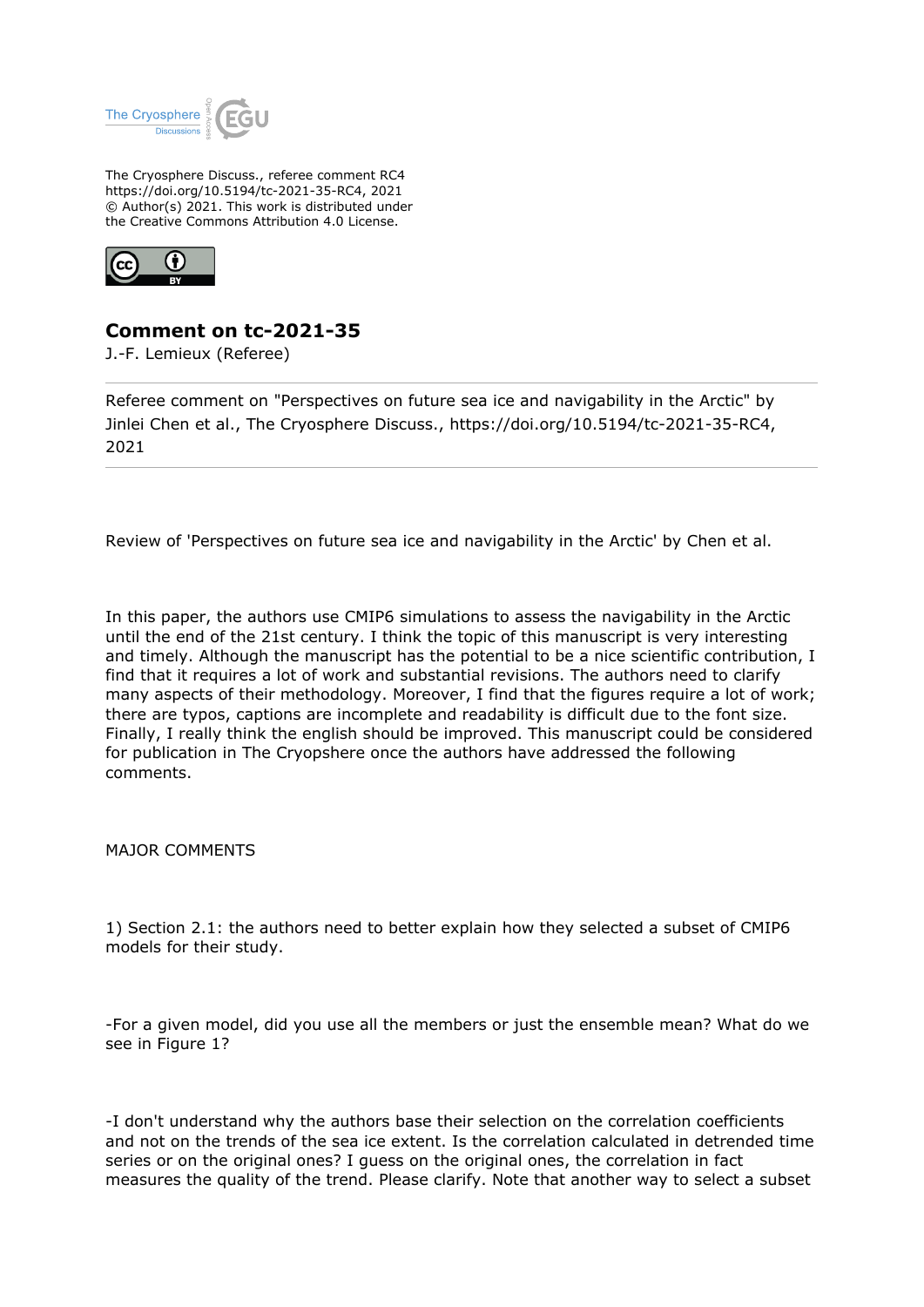of models would be to follow the approach of Notz and SIMIP community GRL 2020.

-In Figure 1, there is more variability in the observations than in the CMIP6 time series. Is it because the averaging window (5 points) is not applied to the observations? Please clarify.

-For many analyses and figures (e.g. figure 6) it is not clear if the authors use the multimodel ensemble mean? Please clarify.

2) Section 2.2: the authors need to clarify equations (1), (2) and (3).

-what are the ice types in equation (1)? Do you get these from the CMIP6 simulations? I would be surprised. I guess you get concentration and thickness. Related to this, please make sure you use the thickness (h) and not the mean thickness in a grid cell or in other words the volume (h\*concentration).

-once you find an IM (e.g. equation (2)), how do you calculate IN in equation (1)? Is it the same IM for all the ice types? This needs to be clarified.

-what do you show in Figure 6? Is it IN? Why is it called Arctic navigability then? Also explain how you define navigable area. Is it where IN is greater than 0?. Please clarify.

3) The figures need to be improved. Here are some comments related to that.

-all the figure captions need to be reworked. At the moment, they don't provide enough details.

-use units and labels that are commonly used. Example, in figures 1 and 2, the units on the y axis should be M km2 and the label should be September sea ice extent (not remaing ice in September...with the typo in remaining).

-increase the font size for the text. It is often very difficult to look at these figures.

-figure 3: wouldn't it be better to use a histogram instead?